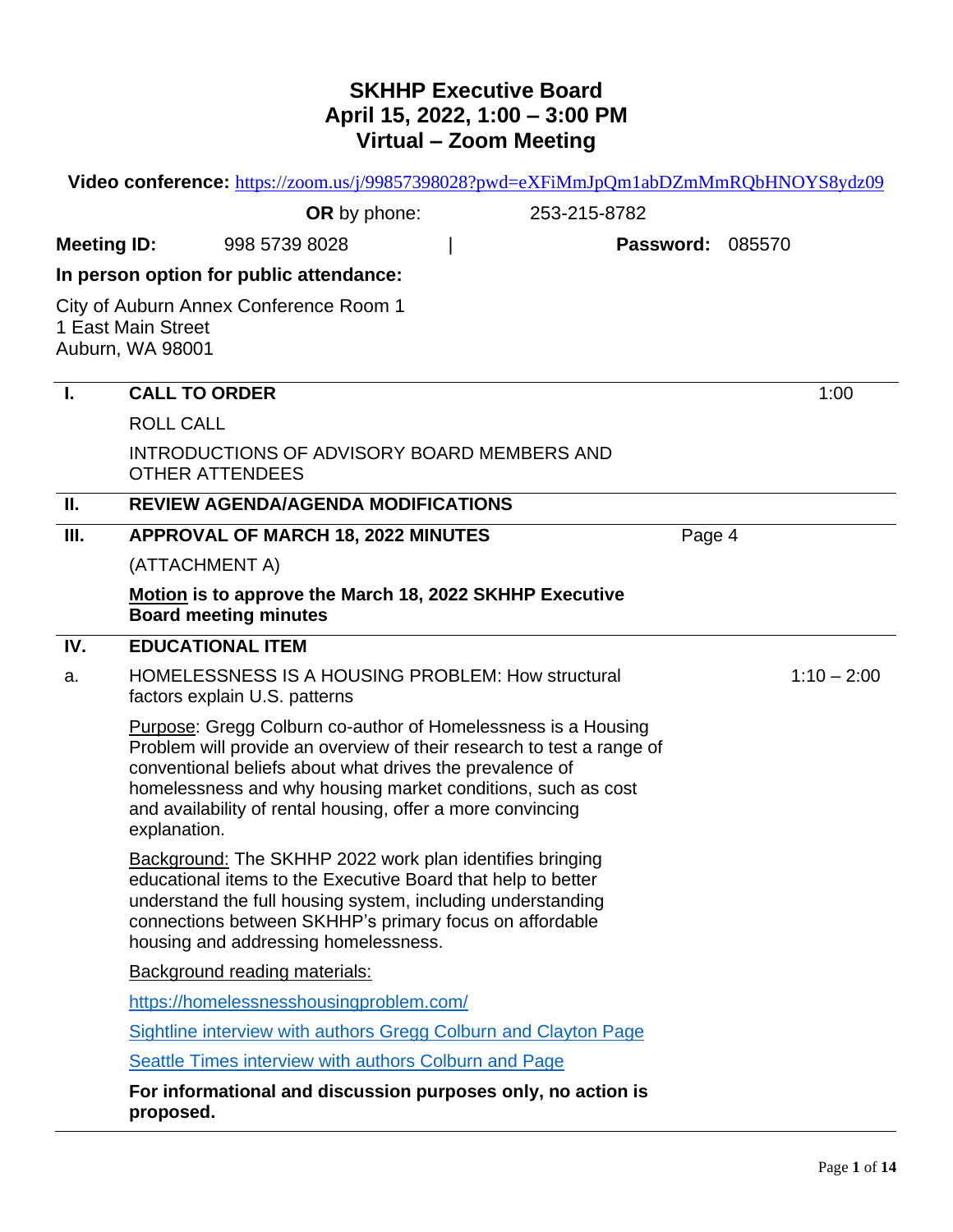#### **V. OLD BUSINESS**

#### a. EXECUTIVE BOARD GROUP AGREEMENTS

#### (ATTACHMENT B)

Purpose: Approve SKHHP Executive Board Group Agreements to help guide how the Executive Board handles discussions, meetings, and sensitive information raised in a group setting.

Background: The SKHHP Executive Board routinely takes on challenging and complex topics and each Executive Board member has different knowledge and experience that they bring to each topic area. The intention of having group agreements that are developed and approved by Executive Board members is to support a foundation of safety, respect, and trust that acknowledges each individual member's right to respectful treatment. The group agreements should provide a clear set of guidelines for how to work together effectively and respectfully so that Board members are able to participate fully and feel as safe as possible.

Staff prepared draft group agreements (Attachment B) as a place to begin discussion. In preparation for discussion please think about the following questions in relation to the draft group agreements provided:

- What are your initial reactions? Which of these resonate with you?
- What group agreements do you need in order to participate fully?
- Is there anything missing that you think should be added?

Facilitators: Angela San Filippo and Patricia Abbate

#### **Motion is to approve SKHHP Executive Board Group Agreements**

b. EXECUTIVE BOARD RULES OF PROCEDURE

Page 8 2:35 - 2:40

#### (ATTACHMENT C)

Purpose: Adopt revised Executive Board Rules of Procedure as last amended on November 21, 2021.

**Background: The Executive Board Rules of Procedure currently** requires that one elected position be held by a Board member from a Council-Manager form of government. The intention behind this requirement was to encourage leadership opportunities from all member jurisdictions. However, the lack of flexibility has made implementation challenging.

The proposed language in the revised Rules of Procedure is shown with additions underlined and deletions struck out. The intention of the revised language is to articulate value and support for broad representation in elected positions while allowing flexibility that accounts for varying member capacity and changed in Board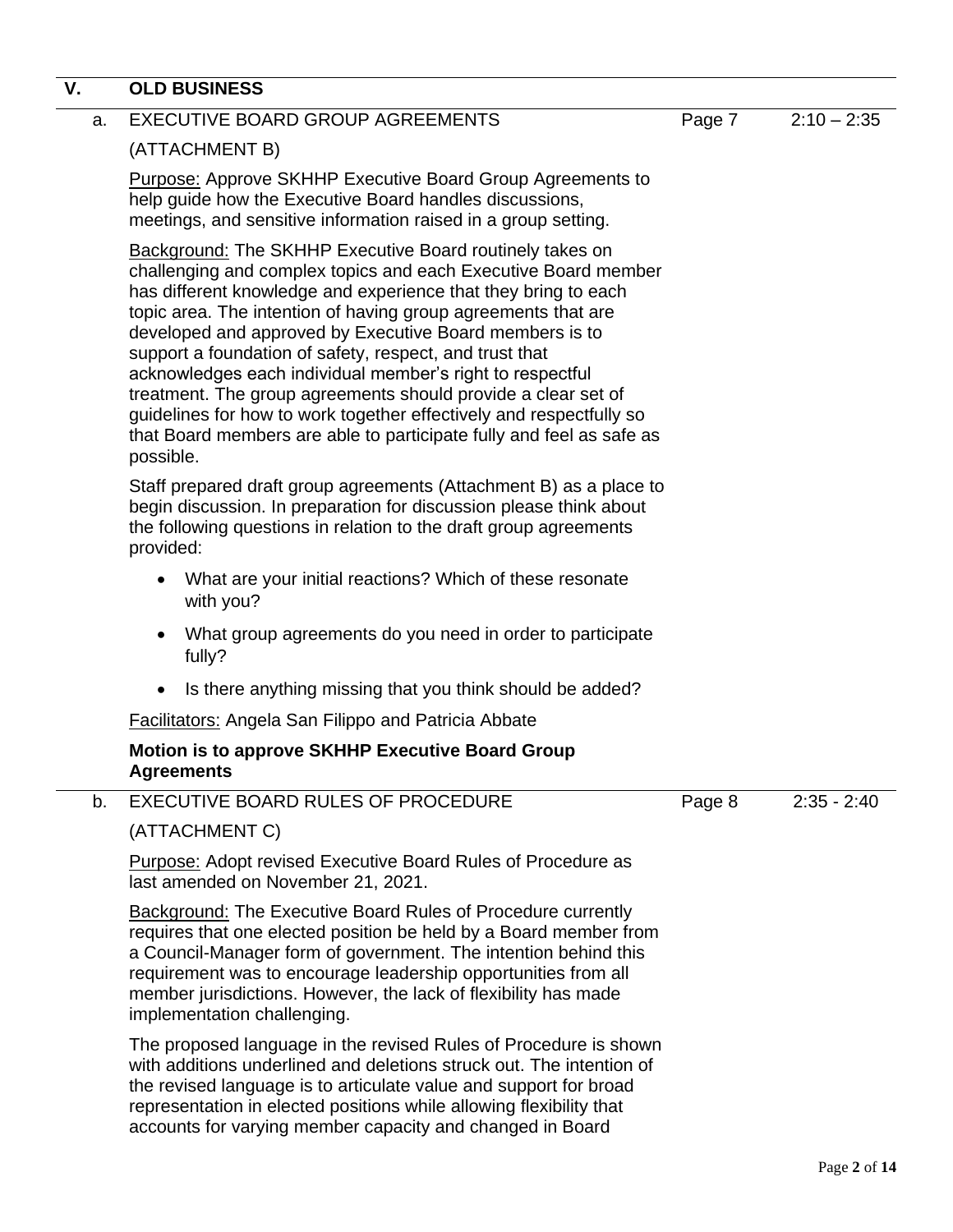representation. Revisions are on page 11 and 12 of this agenda packet.

Staff presentation: Angela San Filippo

#### **Motion is to approve Resolution 2022-02 SKHHP Executive Board Rules of Procedure**

#### **VI. NEW BUSINESS**

| VIII. | <b>ADJOURN</b>                                                                                                                                                                                                                                                                                                                                                                                                                                                                        | 3:00          |
|-------|---------------------------------------------------------------------------------------------------------------------------------------------------------------------------------------------------------------------------------------------------------------------------------------------------------------------------------------------------------------------------------------------------------------------------------------------------------------------------------------|---------------|
| VII.  | <b>UPDATES/ANNOUNCEMENTS (as time allows)</b>                                                                                                                                                                                                                                                                                                                                                                                                                                         |               |
|       | For informational and discussion purposes only, no action is<br>being proposed.                                                                                                                                                                                                                                                                                                                                                                                                       |               |
|       | <b>Staff presentation: Angela San Filippo</b>                                                                                                                                                                                                                                                                                                                                                                                                                                         |               |
|       | <b>Background:</b> The SKHHP Advisory Board has been developing a<br>recommendation on SKHHP Housing Capital Fund priorities for the<br>2022 funding round. Before bringing forward a formal<br>recommendation, staff is seeking input from the Executive Board.<br>The next steps will be to work with the staff work group and<br>Advisory Board to review and revise the priorities with a formal<br>recommendation coming before the SKHHP Executive Board at the<br>May meeting. |               |
|       | Purpose: Share an update and gain input from the Executive Board<br>on draft SKHHP Housing Capital Fund priorities.                                                                                                                                                                                                                                                                                                                                                                   |               |
| a.    | 2022 SKHHP HOUSING CAPITAL FUND PRIORITIES                                                                                                                                                                                                                                                                                                                                                                                                                                            | $2:40 - 2:55$ |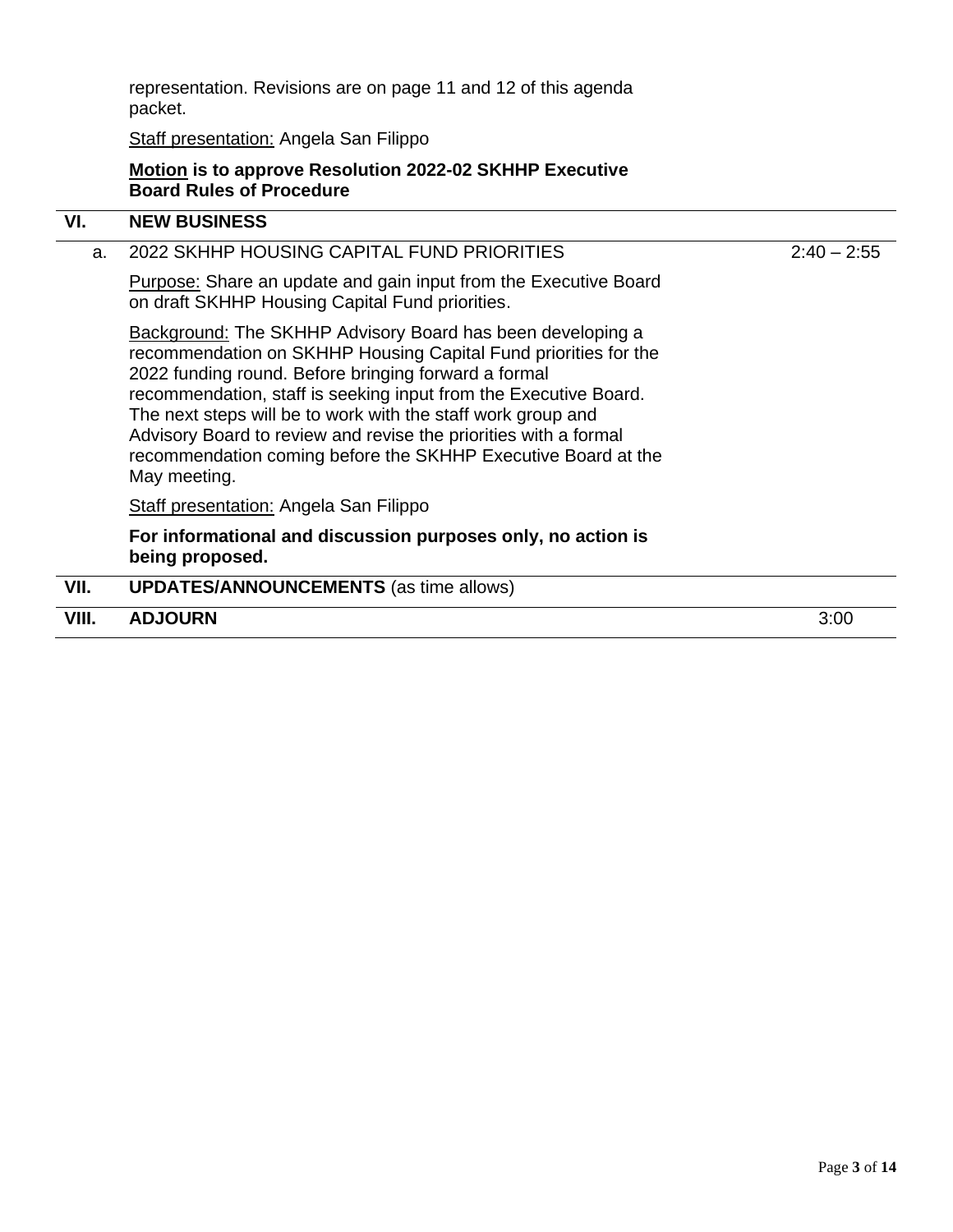

### **South King Housing and Homelessness Partners**

#### **Mission**

South King County jurisdictions working together and sharing resources to create a coordinated, comprehensive, and equitable approach to increasing housing stability, reducing homelessness, and producing and preserving quality affordable housing in South King County.

#### **Role of the SKHHP Executive Board**

The SKHHP Executive Board is the governing board for SKHHP, comprised of members from each participating jurisdiction (Parties), which acts on behalf of all Parties and as may be in the best interest of SKHHP in order to carry out SKHHP's mission.

#### **Group Agreements**

These Group Agreements are a clear set of guidelines on how the SKHHP Executive Board will handle discussions, meetings, and sensitive information raised in a group setting. The intention of these Group Agreements is to help support a foundation of safety, respect, and trust that acknowledges each individual member's right to respectful treatment. These Group Agreements are meant to establish ground rules for how to work together effectively and respectfully so that Board members are able to participate fully and feel as safe as possible.

#### \*\*\*\*\*\*\*\*\*\*\*\*\*\*\*\*\*\*\*\*\*\*\*\*\*\*\*\*\*\*\*\*\*\*\*\*\*\*\*\*\*\*\*\*\*\*\*\*\*\*\*\*\*\*\*\*\*\*\*\*\*\*\*\*\*\*\*\*\*\*\*\*\*\*\*\*\*\*

- Keep focused on our collective goal and stay on topic
- Do your best, be curious and respectful
	- o Listen to understand
	- o Be fully present and engaged
	- o Have grace with yourself and others we're all figuring this out together
	- o Use common conversational courtesy
	- o Ask questions instead of making assumptions
- Take space / make space
	- o Share your perspective while making space for others so we can hear from everyone
- Lean in to discomfort and learning together
	- o Practice examining the big picture beyond your current view
	- o Think about who is not at the table
- Be aware of how you act on your power, privilege, and advantage
- Have courage to interject if something is going amiss or being left unsaid: make the invisible visible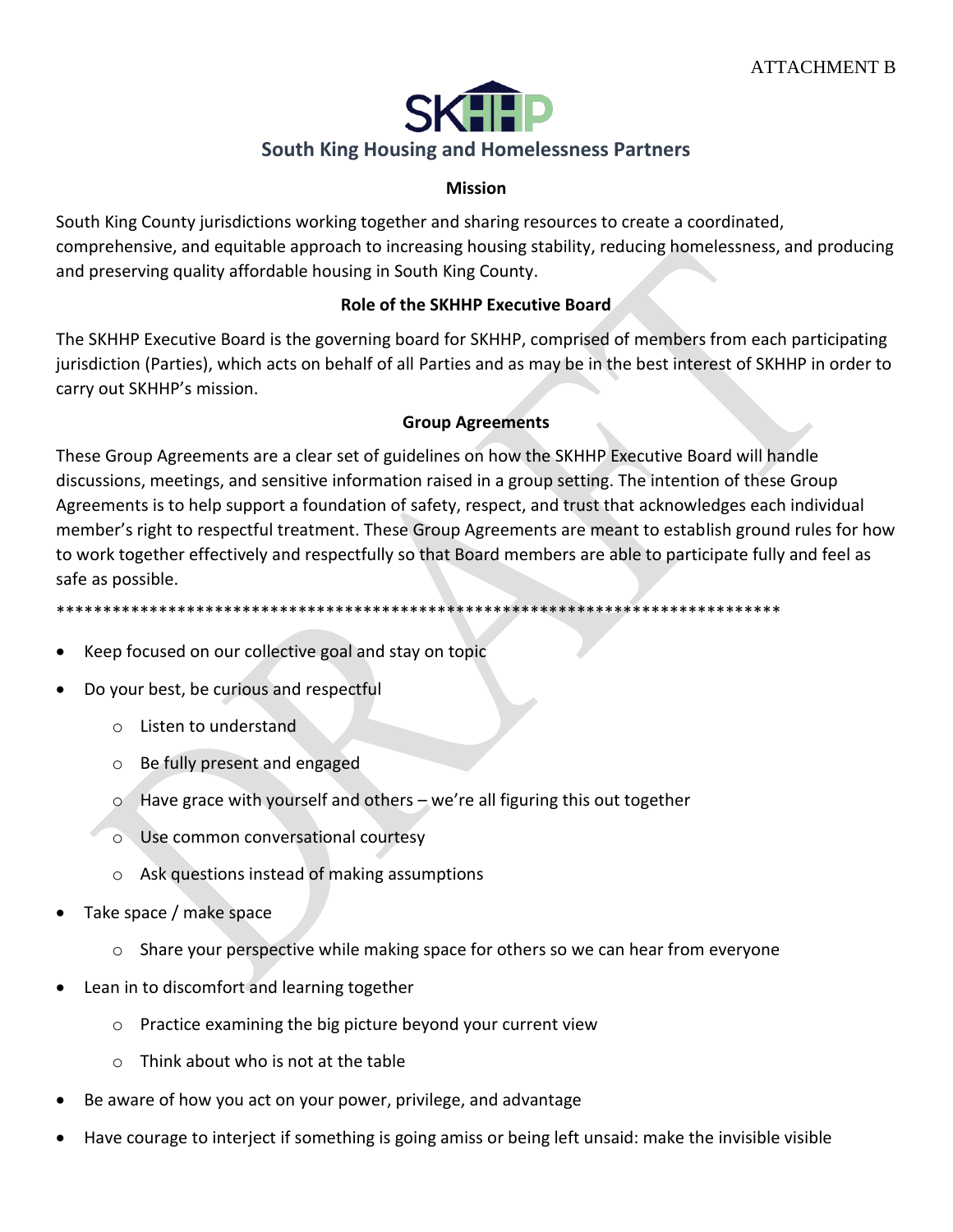#### **RESOLUTION NO. 2022-02**

A RESOLUTION OF THE EXECUTIVE BOARD OF THE SOUTH KING COUNTY HOUSING AND HOMELESSNESS PARTNERS (SKHHP), ADOPTING RULES AND PROCEDURES

**WHEREAS**, Section 5(d)(2) of the SKHHP Interlocal Agreement authorized the Executive Board to adopt rules of procedures for the administration of SKHHP and for the conduct of meetings; and

**WHEREAS**, the SKHHP Executive Board adopted Rules of Procedures in Resolution 2021-05; and

**WHEREAS**, after soliciting nominations for elected officer positions, the SKHHP Executive Board identified necessary changes to the Rules of Procedure that reflect flexibility needed within elected officer positions.

NOW, THEREFORE, THE EXECUTIVE BOARD RESOLVES as follows:

**Section 1.** The Executive Board adopts the Rules of Procedure in Exhibit A.

**Section 2.** This Resolution will take effect and be in full force on passage and signature.

Dated and Signed this equal day of equal to the 2022.

### **SOUTH KING HOUSING AND HOMELESSNESS PARTNERS**

 $\overline{\phantom{a}}$  ,  $\overline{\phantom{a}}$  ,  $\overline{\phantom{a}}$  ,  $\overline{\phantom{a}}$  ,  $\overline{\phantom{a}}$  ,  $\overline{\phantom{a}}$  ,  $\overline{\phantom{a}}$  ,  $\overline{\phantom{a}}$  ,  $\overline{\phantom{a}}$  ,  $\overline{\phantom{a}}$  ,  $\overline{\phantom{a}}$  ,  $\overline{\phantom{a}}$  ,  $\overline{\phantom{a}}$  ,  $\overline{\phantom{a}}$  ,  $\overline{\phantom{a}}$  ,  $\overline{\phantom{a}}$ NANCY BACKUS, CHAIR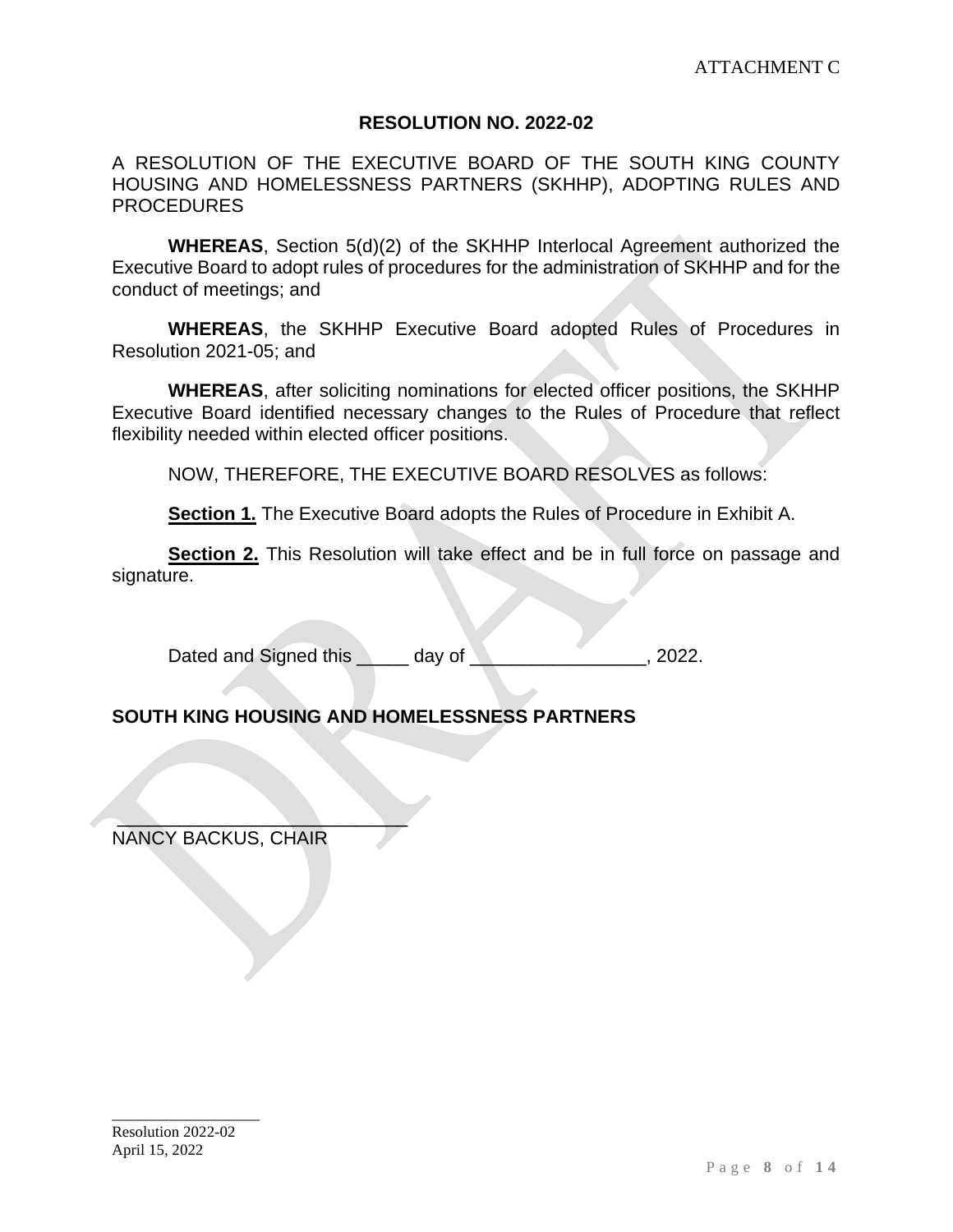## **EXHIBIT A**

# **SOUTH KING HOUSING AND HOMELESSNESS PARTNERS RULES OF PROCEDURE**

Adopted \_\_\_\_\_\_\_\_\_\_\_\_\_\_\_\_, 2022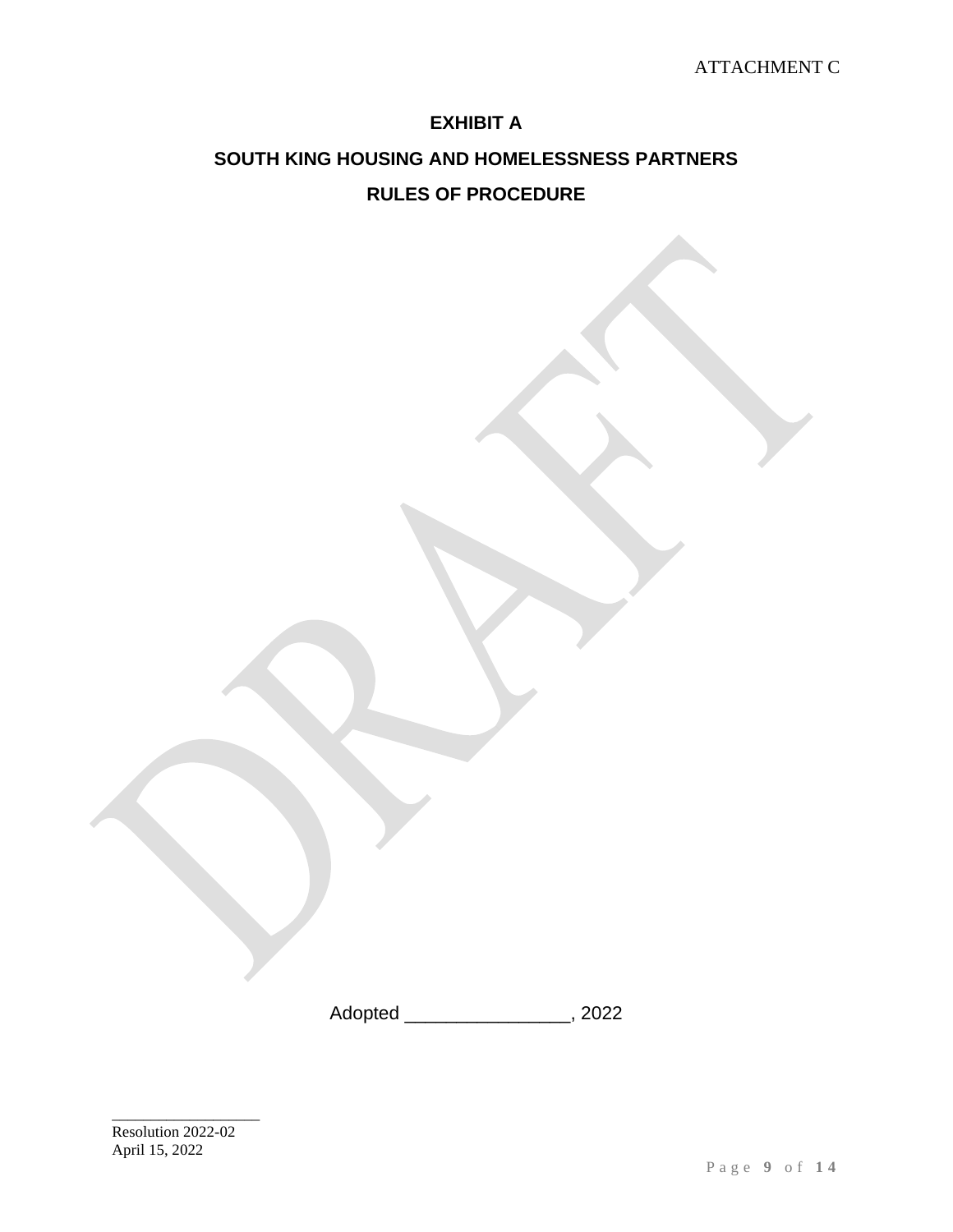# Table of Contents

| Section |  |  |  |  |  |
|---------|--|--|--|--|--|
|         |  |  |  |  |  |
|         |  |  |  |  |  |
|         |  |  |  |  |  |
|         |  |  |  |  |  |
|         |  |  |  |  |  |
|         |  |  |  |  |  |
|         |  |  |  |  |  |
|         |  |  |  |  |  |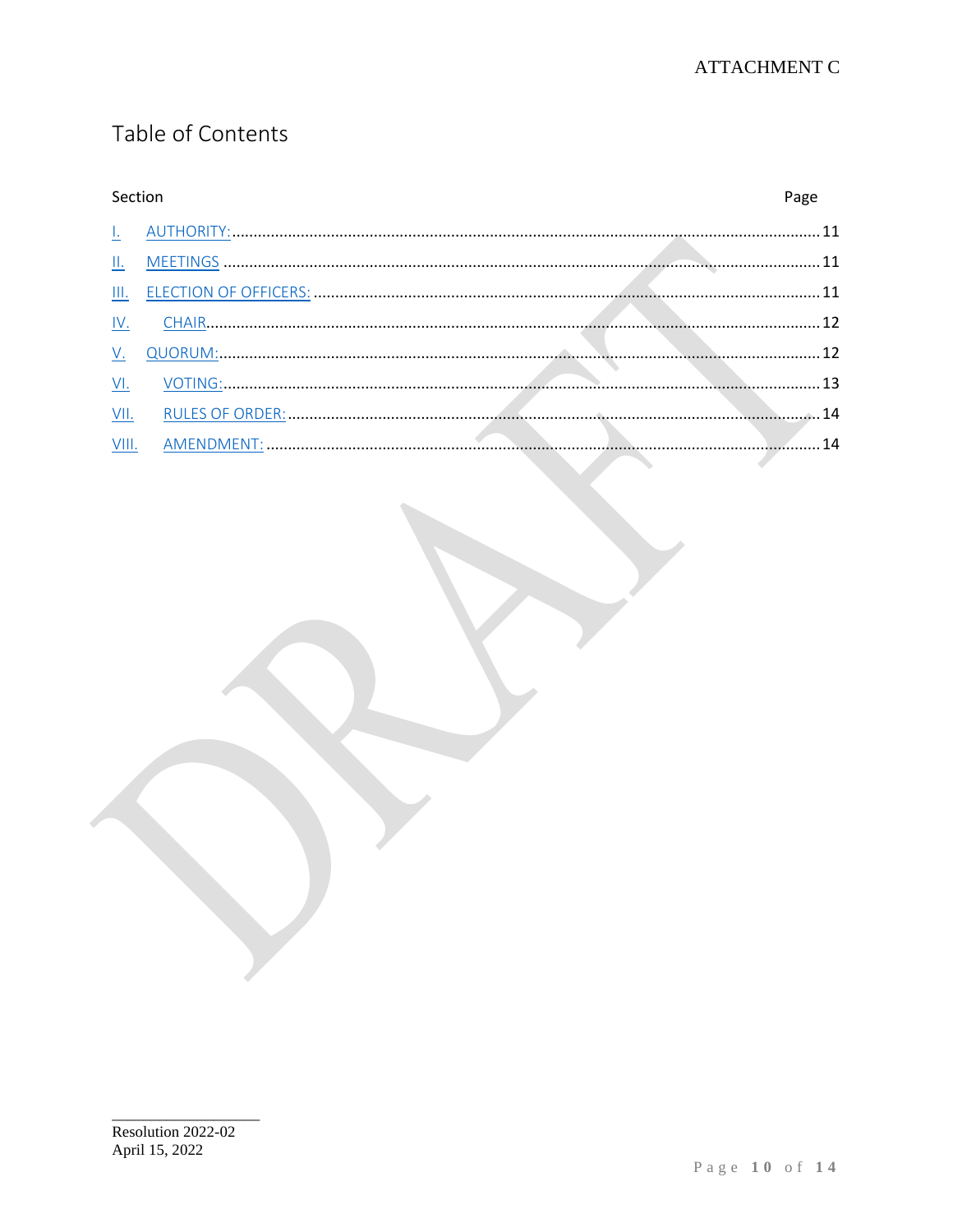# <span id="page-7-0"></span>I. AUTHORITY:

The authority to adopt and amend the Rules and Procedures governing the procedures and operations of the South King Housing and Homelessness Partners ("SKHHP") is derived from the Interlocal Agreement providing the formation of SKHHP ("ILA") executed by the Parties.

### <span id="page-7-1"></span>II. MEETINGS

- 1. Regular meetings shall be held at the time(s) and place(s) established by the Executive Board. The time and location of a meeting may be changed with at least 24 hours notice.
- 2. If the scheduled meeting data is a legal holiday, the regular meeting shall be held on the next business day.
- 3. Special meetings of the Board may be called by the Chair. Special meetings of the Board may also be called by any 3 members of the Board. A minimum notice of 24 hours shall be provided for special meetings in accordance with State law.
- 4. If no matters over which the Board has jurisdiction are pending upon its calendar, a meeting may be canceled at the notice of the Executive Manager or Chair provided at least 24 hours in advance.
- 5. Meetings of the Board shall be conducted in conformity with the requirements of the Washington State Open Public Meetings Act, Chapter 42.30 of the Revised Code of Washington (RCW). Executive sessions can only be held in accordance with the provisions of Section 42.30.110 RCW.
- 6. The Board may conduct business in closed sessions as allowed in conformity with Section 42.30.140 RCW.
- 7. An agenda shall be prepared in advance of every regular and special meeting of the Board. Meeting agendas and materials for a regular meeting shall be provided to members of the Board not less than five (5) working days in advance of the regular meeting. Meeting agendas and materials for a special meeting shall be provided to members of the Board as promptly in advance of the meeting as can be reasonably accomplished.
- 8. For purposes of providing adequate and broad public notification of meeting details, discussion topics, and decisions of the Board, the Executive Manager will include representatives of each member of the SKHHP partnership in its public notice distribution list. Each SKHHP member will utilize local methods of posting and distributing materials within its community.

# <span id="page-7-2"></span>III. ELECTION OF OFFICERS:

1. The officers of the Board shall consist of a Chair and Vice Chair elected from the appointed members of the Board by a majority vote. Other officer positions may be approved and appointed by a majority of vote the Executive Board. The elected officers must include one position held by an Executive Board member from a council-manager form of municipal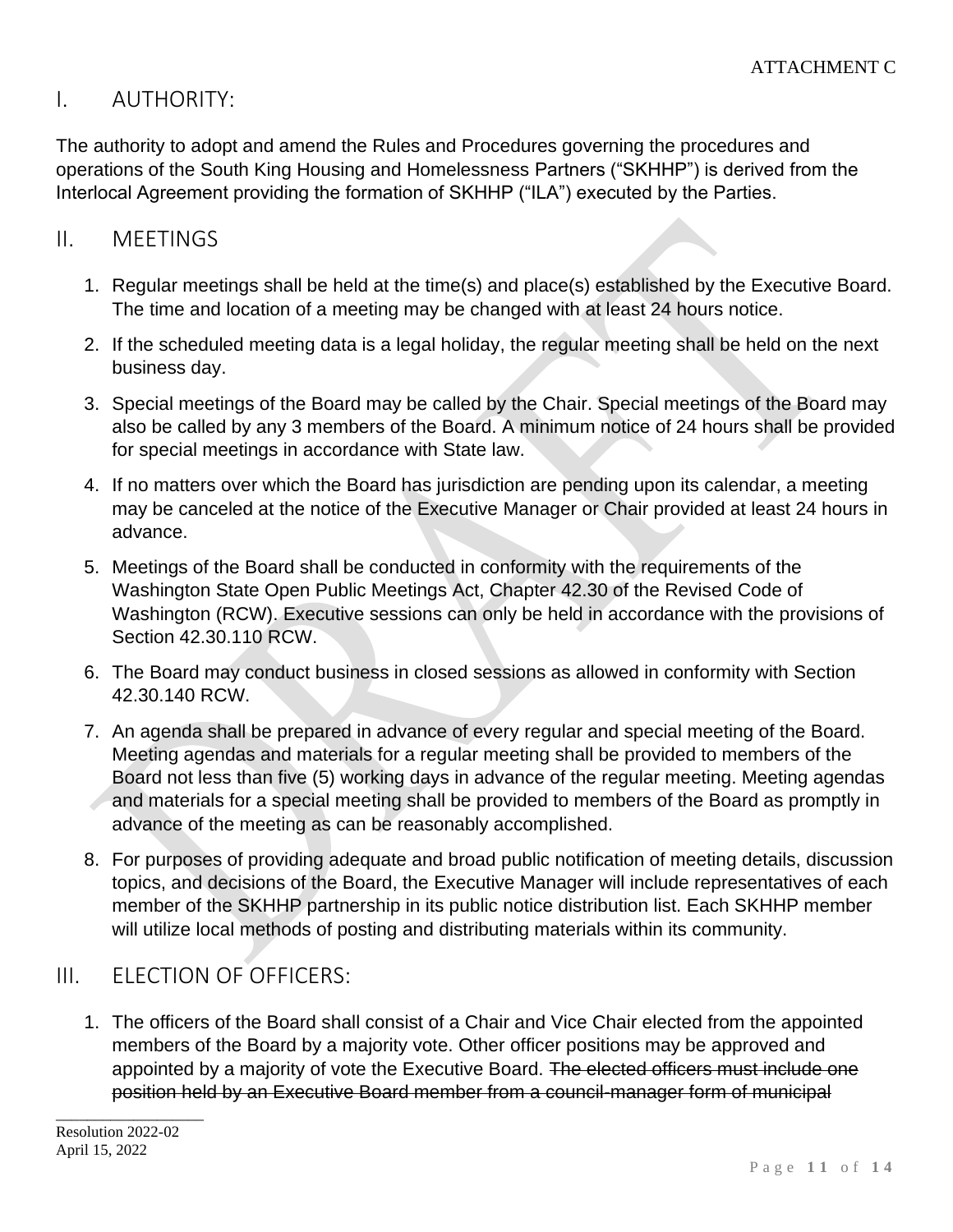government. SKHHP consists of reginal and local jurisdictions across South King County that range in size and type of government structure. The SKHHP Executive Board values and strongly encourages diverse representation in elected officer positions that reflects that diversity.

- 2. The election of officers shall take place once each year at the Board's first regular meeting of each calendar year, or as soon thereafter as possible. The term of office of each officer shall run until the subsequent election. Officers may hold over in their positions until a successor is appointed.
- 3. The Executive Manager will accept nominations and recommendations from members of the Executive Board, shall determine whether nominees will consent to serve if elected, and shall prepare a slate of candidates with at least one nominee for each position. Members of the Executive Board shall be advised of the slate of candidates at least one week prior to the scheduled meeting where elections are to take place.
- 4. If the Chair or Vice-Chair vacates their position mid-term, the Board will re-elect officers at their next scheduled meeting and as their first order of business. If it is the Chair position that has been vacated, the Vice-Chair will administer election proceedings.

# <span id="page-8-0"></span>IV. CHAIR

- 1. The Chair shall preside over the meetings of the Board and may exercise all the powers usually incident of the office. The Chair is a member of the Board and has the full right to have their own vote recorded in all deliberations of the Board. Unless stated otherwise, the Chair's vote shall be considered to be affirmative of the motion.
- 2. The Chair shall have power to create temporary committees of one or more members. Standing committees of the Board shall be created at the direction of the Board and appointed by the Chair. Standing or temporary committees may be charged with such duties, examinations, investigations, and inquiries relative to one or more subjects of interest to the Board. No standing or temporary committee shall have the power to commit the Board to the endorsement of any plan or program without the approval at the regular or special meeting of the Board.
- 3. The Vice Chair shall in the absence of the Chair, perform all the duties incumbent upon the Chair.
- 4. In the event of the absence of the Chair and Vice-Chair, the Executive Manager shall act as Chair for that meeting or may delegate the responsibility to another member.

# <span id="page-8-1"></span>V. QUORUM:

A simple majority of the appointed members or alternates shall constitute a quorum for the transaction of business. If at any time during the meeting, a quorum is no longer present, the meeting may only continue for the time and duration necessary to fix a time for adjournment, adjourn, recess,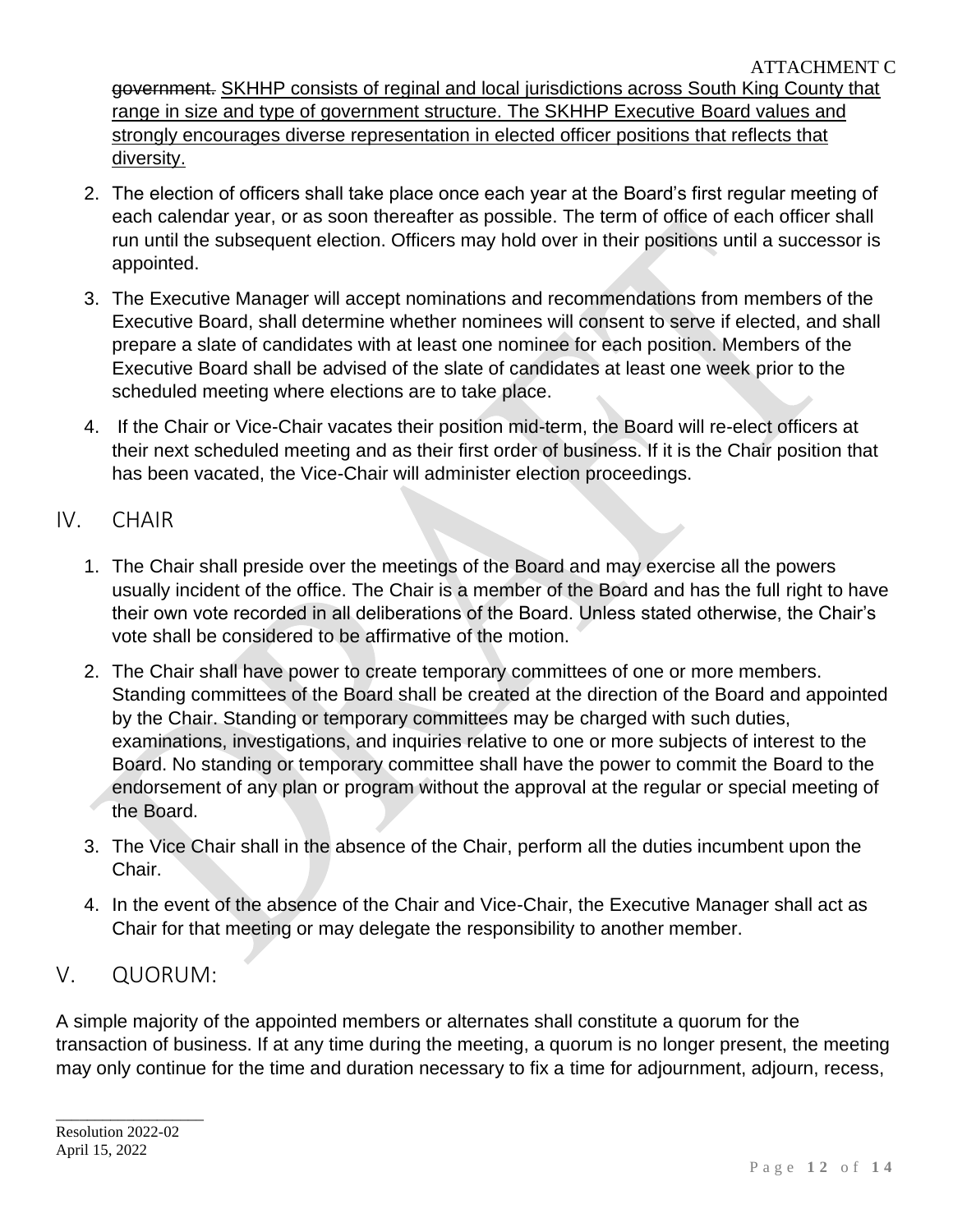or take measures to obtain a quorum. Members may participate by phone or video conferencing for all purposes, including voting and establishing a quorum.

<span id="page-9-0"></span>VI. VOTING:

- 1. A simple majority of the membership is required to approve any action, except that 2/3rds majority is required to appoint the Administrative Agency, add a new Party to the ILA, or to modify the contribution methodology for dues and assessments. Any member, including the Chair, not voting or not voting in an audible voice shall be recorded as voting in favor of the motion.
- 2. The Chair, or on a request from a Board member, may take a roll call vote.
- 3. It is the responsibility of each member of the Board to vote when requested on a matter before the full Board. However, a member may abstain from discussion and voting on a question because of a stated conflict or interest.
- 4. If any member of the Board wishes to abstain, or has disclosed a conflict of interest and must abstain from a vote on the motion, that member shall so advise the Chair and, if there is no objection to the abstention, shall physically remove and absent themselves from the meeting, all deliberations, and considerations of the motion, and shall have no further participation in the matter.
- 5. If the intended abstention can be anticipated in advance, the member should notify the Board Chair as soon as practical.
- 6. If a tie vote exists, after recording the Chair's vote, the motion fails. However, a motion for denial that fails on a tie vote shall not be considered an approval.
- 7. The ILA offers flexibility in the method used for the Executive Board to take action. At a minimum, in order to ensure an efficient, clear and organized record of Executive Board decision making, the following types of action shall be taken under Resolution:
	- Annual budget
	- Annual work plan
	- Adoption and amendments to Rules of Procedure
	- Establishment of the frequency, day, and time of the Executive Board's meeting schedule in order to ensure meetings are categorized as a general meeting
	- Amendments to the Interlocal Agreement
	- Determination of Administering Agency and host city locations
	- Adding new member jurisdictions